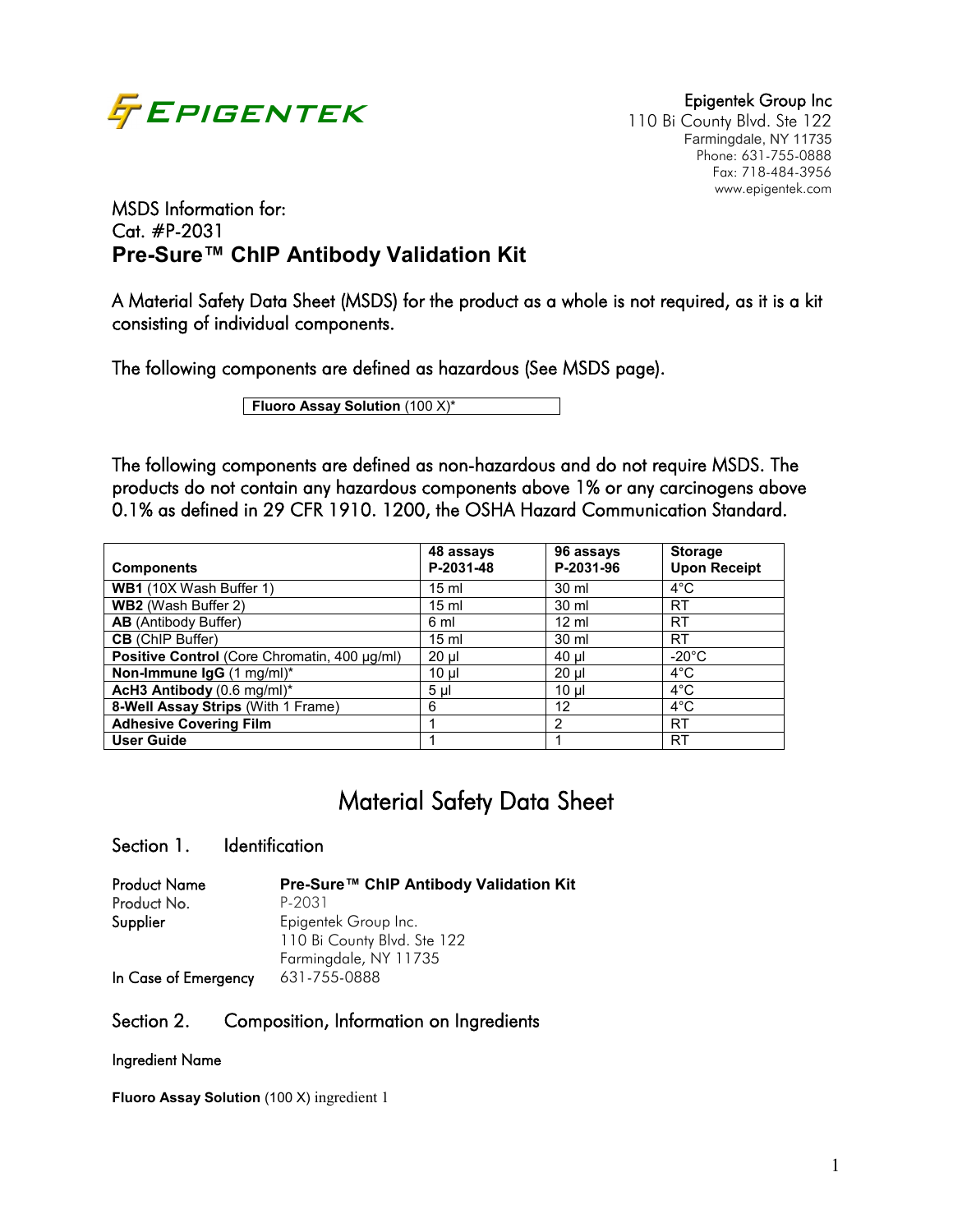# Section 3. Hazards Identification

Hazards: May be harmful by inhalation, ingestion or skin absorption. Vapor or mist is irritating to the eyes, mucous membranes and upper respiratory tract. Causes skin irritation. May cause allergic respiratory and skin reactions.

Chronic Effects: Overexposure may cause reproductive disorder(s) based on tests with laboratory animals

# Section 4. First Aid Measures

If ingested, wash out mouth with water. Call a physician. In case of skin contact, flush with copious amounts of water for at least 15 minutes. Remove contaminated clothing and shoes. If inhaled, remove to fresh air. If not breathing give artificial respiration. If breathing is difficult, give oxygen. In case of contact with eyes, flush with copious amounts of water for at least 15 minutes, assure adequate flushing by separating the eyelids with fingers.

# Section 5. Fire Fight Measures

| Extinguishing Media                            | Water spray, carbon dioxide, dry chemical powder, polymer foam |
|------------------------------------------------|----------------------------------------------------------------|
| <b>Autoignition Temperature</b> Not applicable |                                                                |
| Flash Point                                    | Not available                                                  |
| <b>Explosion Limits</b>                        | Not available                                                  |

### Section 6. Accident Release Measures

General Information Use proper personal protective equipment as indicated in Section 8 Spills/Leaks Wear respirator, chemical safety goggles, rubber boots and heavy rubber gloves. Absorb onto vermiculite and hold for waste disposal. Ventilate area and wash spill site after material pickup is complete.

### Section 7. Handling and Storage

Handling Wear appropriate NIOSH/MSHHA approved respirator, chemical resistant gloves, safety goggles and other protective clothing. Mechanical Exhaust required. Storage Store in a cool, dry place. Store in a tightly closed container

# Section 8. Exposure Control and Personal Protection

Engineering Controls Use adequate general or local exhaust ventilation to keep airborne concentrations below the permissible exposure limits Eye Wear safety glasses and chemical goggles if splashing is possible Skin Wear appropriate protective gloves to prevent skin exposure Clothing Wear appropriate protective clothing to minimize contact with skin Respirators Following the OSHA respirator regulations found in 29CFR 1910.134 or European Standard EN 149.

### Section 9. Physical and Chemical Properties

| <b>Physical State</b> | Liquid             |
|-----------------------|--------------------|
| Appearance            | Clear faint yellow |
| Odor                  | distinct garlic    |